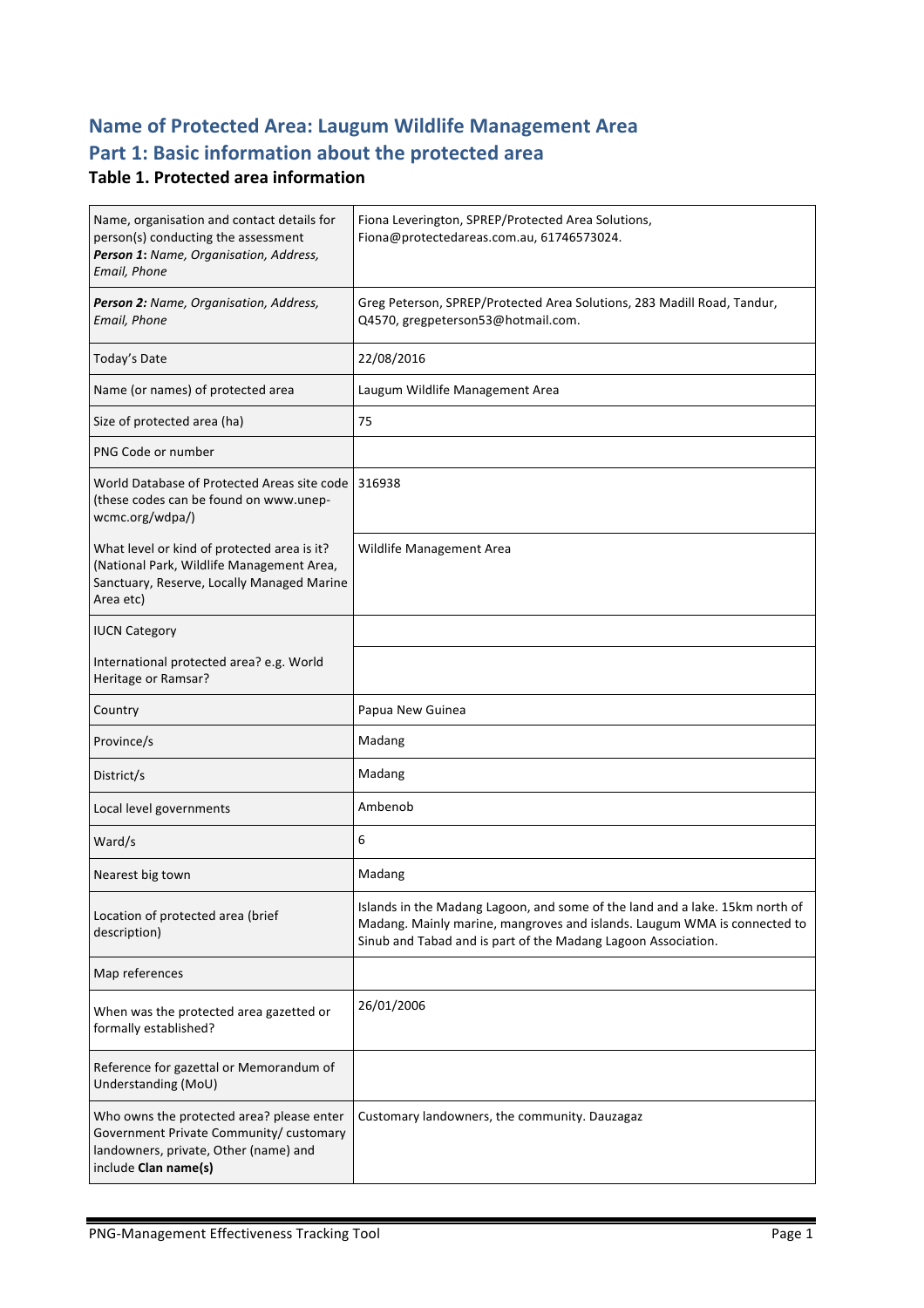| Number of households living in the<br>protected area                                                                                                                                                                                           | Around 20 on the islands; and 15 on the mainland within the WMA.                                                                                                                                                                                                                                                                                                                                                                                     |
|------------------------------------------------------------------------------------------------------------------------------------------------------------------------------------------------------------------------------------------------|------------------------------------------------------------------------------------------------------------------------------------------------------------------------------------------------------------------------------------------------------------------------------------------------------------------------------------------------------------------------------------------------------------------------------------------------------|
| Population size within the protected area                                                                                                                                                                                                      | The clan consists of 700 people and over 175 people live within the protected<br>area.                                                                                                                                                                                                                                                                                                                                                               |
| Who manages the protected area? (e.g.<br>please enter government, customary<br>landowners [add clan names] management<br>committee [how many and what gender])                                                                                 | Customary landowners - Dauzagaz Clan - Laugum Management Committee (4<br>men)                                                                                                                                                                                                                                                                                                                                                                        |
| Total number of staff (this means anyone<br>working on the protected area in paid jobs -<br>whether NGOs, community, rangers or<br>customary landowners                                                                                        | 0                                                                                                                                                                                                                                                                                                                                                                                                                                                    |
| Temporary paid workers   0                                                                                                                                                                                                                     |                                                                                                                                                                                                                                                                                                                                                                                                                                                      |
| Permanent paid workers   0                                                                                                                                                                                                                     |                                                                                                                                                                                                                                                                                                                                                                                                                                                      |
| Annual budget (US\$) - excluding staff salary<br>costs                                                                                                                                                                                         | 0                                                                                                                                                                                                                                                                                                                                                                                                                                                    |
| Operational (recurrent) funds                                                                                                                                                                                                                  | 0                                                                                                                                                                                                                                                                                                                                                                                                                                                    |
| Project or special funds                                                                                                                                                                                                                       | UNDP and WWF provided funds for boat hire and the mangrove nursery<br>project (labour and materials). Funding stopped after the nursery was<br>destroyed by vandals. About 20,000 kina was spent and the rest is in a WWF<br>account.                                                                                                                                                                                                                |
| Reason for park establishment                                                                                                                                                                                                                  | The protected area was started because the number of fish was declining and<br>the human population was increasing. We decided to gather the community for<br>a meeting and agreed on establishing the WMA. Prior to this several individuals<br>(e.g. the marine biologist Aaron Jenkins, Sullivan and Larry Olsen) and groups<br>(e.g. the Christensen Research Institute in Madang) motivated the community<br>to protect their marine resources. |
| What are the main values for which the area<br>is designated (Fill this out after data sheet 2)                                                                                                                                                | Fish breeding area and fishing; cemetery reserve; mangroves; Laugum Lagoon<br>and reef; dolphin and turtles.                                                                                                                                                                                                                                                                                                                                         |
| List the primary protected area management<br>objectives (add lines if needed after the<br>most important objectives):<br>Management objective 1                                                                                               | To maintain or increase the fish catch through protecting fish breeding areas in<br>the mangroves and reefs.                                                                                                                                                                                                                                                                                                                                         |
| Management objective 2                                                                                                                                                                                                                         | To protect important cultural sites in Laugum lagoon and knowledge.                                                                                                                                                                                                                                                                                                                                                                                  |
| Management objective 3                                                                                                                                                                                                                         |                                                                                                                                                                                                                                                                                                                                                                                                                                                      |
| Number of people involved in answering the<br>assessment questions                                                                                                                                                                             | 3                                                                                                                                                                                                                                                                                                                                                                                                                                                    |
| Name/organisation/contact details of<br>people participating the assessment (Please<br>do not insert return/enter or dot points)                                                                                                               | Wolf Aduadak, Chair, Management Committee, 79274920; William Begg,<br>Management Committee member, PO Box 702, Madang, 70061844,<br>wbegg57@live.com; Frankie Duadak, Management Committee member<br>73585637.                                                                                                                                                                                                                                       |
| Customary landowners/other community;<br>CEPA, Other national government agency;<br>Provincial govt; local level govt; Protected<br>area staff (anyone working on the protected<br>area in paid jobs; NGO; Donors; External<br>experts; Others | Customary landowners and chairperson, management committee.                                                                                                                                                                                                                                                                                                                                                                                          |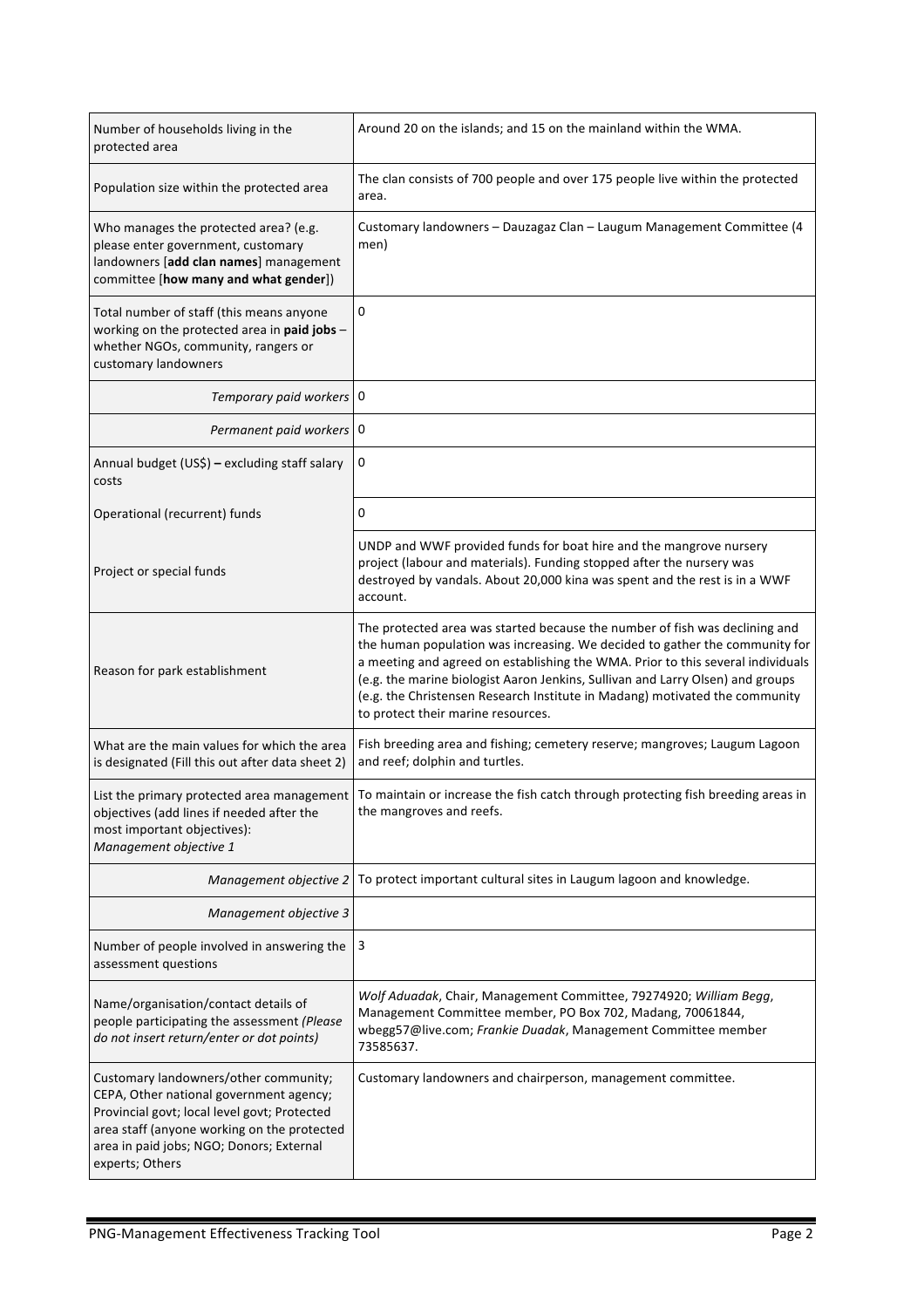Please note if assessment was carried out in association with a particular project, on behalf of an organisation or donor.

SPREP through the PNG Protected Area Assessment Project, which is a component of the GEF Community-based Forest and Coastal Conservation and Resource Management Project in PNG.

### Part 2: What makes this protected area special and important?

The WMA area is partly connected to Sinub and Tabad. The three WMAs are connected. The communities are living within the WMA on two islands. We preserve one island as the cemetery and there is no gardening there. There was a catholic church on the island before World War 2. The WMA is divided into three zones: 1) a breeding zone with no fishing; 2) the fishing zone with only traditional methods of fishing allowed, such as spear guns, bow and arrows, hooks and line (no poison rope); 3) breeding area with some fishing allowed at some times. Marine species are important for livelihoods and some are for sale (e.g. fish, crayfish and prawns). Turtles are seen in the water, but do not nest in the WMA. The vegetation is grassland as the trees were cut down by missionaries and for use in building canoes. The climate change program funded by the UNDP enabled us to develop a mangrove nursery. However, due to internal disputes (e.g. a person was put in prison for dynamiting the reef outside the protected area), people sprayed the mangrove as a form of retribution and destroyed the nursery. It is now not operational. 

| No.            | <b>Key values</b>                                       | <b>Brief description</b>                                                                                                                                                                                                                                                                                                                                                                      | <b>Note if endangered</b><br>species or<br>ecosystem (IUCN) |
|----------------|---------------------------------------------------------|-----------------------------------------------------------------------------------------------------------------------------------------------------------------------------------------------------------------------------------------------------------------------------------------------------------------------------------------------------------------------------------------------|-------------------------------------------------------------|
| $\mathbf{1}$   | Fisheries (fish catch)                                  | Main value from the customary landowner viewpoint is to<br>breed fish for use (both subsistence and commercial). The<br>breeding zone where there is no fishing is an important<br>nursery supplying marine resources for other areas of the<br>WMA and the Madang Lagoon.                                                                                                                    |                                                             |
| $\overline{2}$ | Mangroves                                               | Mangroves in the past were destroyed by our fathers<br>(75%) to make sandy beaches and to use the mangrove<br>wood. The community has learned the importance of the<br>mangroves and is trying to restore them. The mangroves'<br>role as a fish nursery is now respected.                                                                                                                    |                                                             |
| $\overline{3}$ | Laugum reef has cultural value                          | There is respect for the reef. Laugum is the name of the<br>spirit that looks after the reef. Our tradition is to take<br>water from the reef and wash the newborn child. If people<br>are sick, they dive down on the reef and drink the water<br>and will be healed. There are voices in the area -<br>especially at full moon. Women mainly fish at the full<br>moon. Men do night diving. |                                                             |
| 4              | High fish diversity (e.g. endemic<br>damsel fish)       | Scientists have discovered a new fish restricted to Madang<br>lagoon and many landowners are aware of the Madang<br>Lagoon's biodiversity.                                                                                                                                                                                                                                                    |                                                             |
| 6              | Spinner dolphin, bridled dolphin,<br>turtles and dugong | These animals are seen in waters within the WMA, but<br>their status is unknown. People see the tracks of the<br>dugong in the seagrass.                                                                                                                                                                                                                                                      | Spinner dolphin,<br>bridled dolphin,<br>turtles             |
| 5              | Coral reefs                                             | These systems are important to provide habitat for fish<br>and other species. They are of very high quality and<br>diversity. They are affected by bleaching and crown of<br>thorns starfish.                                                                                                                                                                                                 |                                                             |

#### Table 2. Key values of the protected area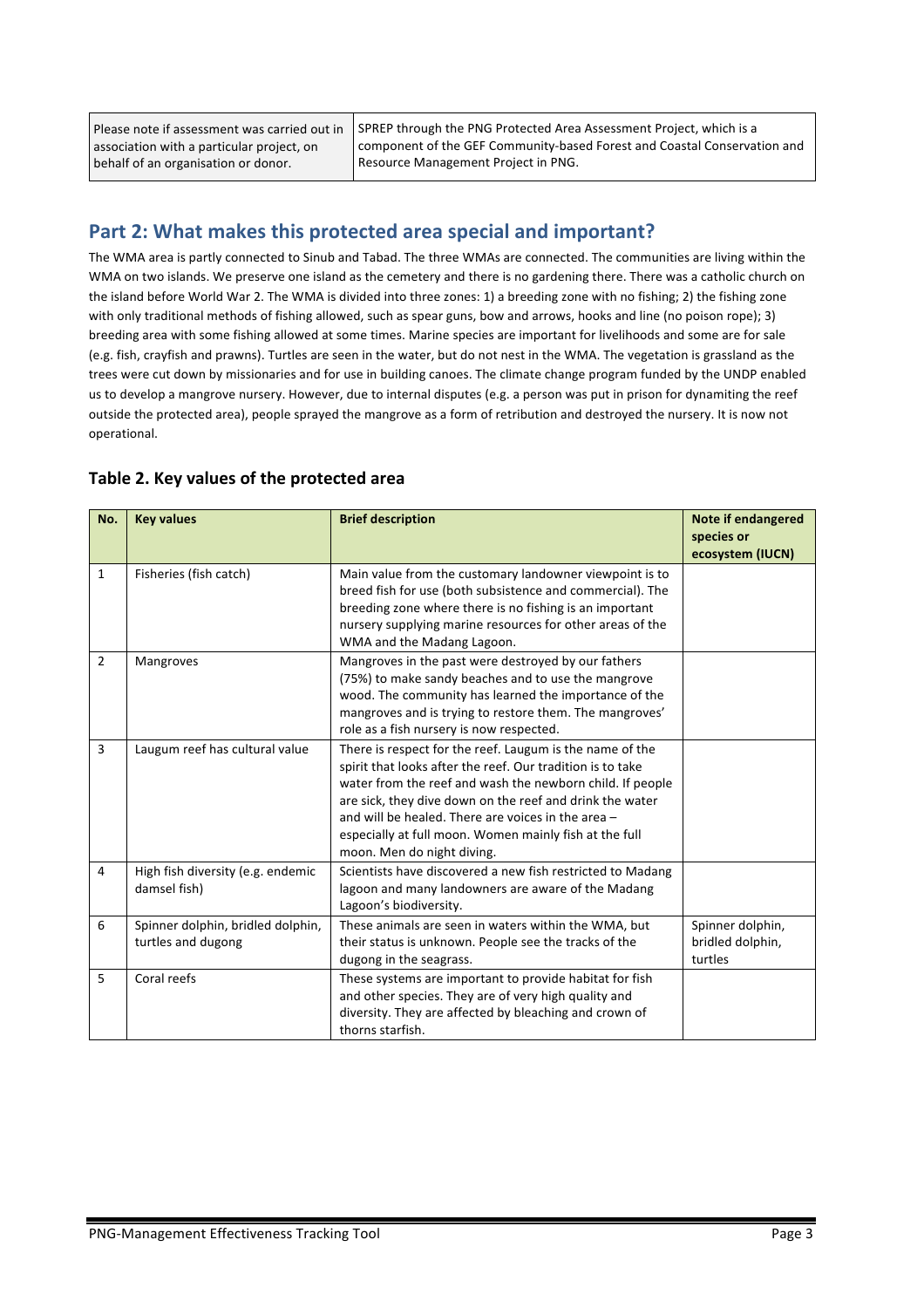### **Table 3. Checklist of values/benefits**

Not important 0; Important 1; Very important 2; Don't know DK

| How important is the protected area for each of<br>the listed values/benefits? | <b>Score</b><br>(0,1,2, DK) | <b>Comment</b>                                                                                                      |
|--------------------------------------------------------------------------------|-----------------------------|---------------------------------------------------------------------------------------------------------------------|
| 1. Biodiversity $-$ the presence of many                                       | $\overline{2}$              | The WMA is important for a wide range of species, many                                                              |
| different kinds of plants, animals and                                         |                             | of which are endemic. It is important for fish and coral                                                            |
| ecosystems                                                                     |                             | (estimates of coral species diversity for Madang Lagoon                                                             |
|                                                                                |                             | are as high as 700 species) and it helps to provide for food                                                        |
|                                                                                |                             | security. Within the lagoon are turtles (hawksbill and                                                              |
|                                                                                |                             | green), dolphins and dugong, as well as birds. Madang                                                               |
|                                                                                |                             | Lagoon is the most ecologically diverse lagoon on PNG's                                                             |
|                                                                                |                             | north coast (Jenkins 2002). The reef fish in the Lagoon are                                                         |
|                                                                                |                             | of local, national and international importance (Jenkins                                                            |
|                                                                                |                             | 2002). 850 reef species have been recorded within the                                                               |
|                                                                                |                             | lagoon and these represent 57% of PNG and 14% of world<br>reef species (Jenkins 2002).                              |
| 2. Presence of rare, threatened, or endangered                                 | $\overline{2}$              | There are endemic damsel fish and other globally                                                                    |
| species (plants and animals)                                                   |                             | endangered species. However, there is no recent data on                                                             |
|                                                                                |                             | occurrence or numbers. The customary land owners                                                                    |
|                                                                                |                             | believe that it is very important for the children to know                                                          |
|                                                                                |                             | about these species for the future. They are trying to                                                              |
|                                                                                |                             | involve boys in this. The WMA contains globally                                                                     |
|                                                                                |                             | endangered hawksbill and green turtles and several IUCN                                                             |
|                                                                                |                             | listed marine mammals (e.g. spinner/bridled dolphin and                                                             |
|                                                                                |                             | dugong).                                                                                                            |
| 3. Ecosystems (e.g. wetlands, grasslands, coral                                | $\overline{2}$              | The main ecosystems are reefs, mangroves and seagrass.                                                              |
| reefs etc) that are rare because they have                                     |                             | The coral reefs are very important, especially for fish and a                                                       |
| been cleared or destroyed in other areas                                       |                             | range of marine species and also the coastal mangrove                                                               |
|                                                                                |                             | ecosystems (e.g. breeding area for fish and rays).                                                                  |
| 4. Protecting clean, fresh water                                               | $\overline{2}$              | Wells on the islands are important to provide water and                                                             |
| 5. Sustaining important species in big enough                                  | $\overline{2}$              | salt water is also used for cooking (and must be clean).<br>The WMA is important for fish breeding. It is also      |
| numbers that they are able to survive here                                     |                             | connected to Sinub and Tabad WMAs, thus providing a                                                                 |
|                                                                                |                             | much larger area of protection to species within Madang                                                             |
|                                                                                |                             | Lagoon.                                                                                                             |
| 6. Providing a source of employment for local                                  | 0                           | There are no employment opportunities now, however,                                                                 |
| communities now                                                                |                             | this could change in the future.                                                                                    |
| 7. Providing resources for local subsistence                                   | $\overline{2}$              | The WMA is very important in providing resources, mainly                                                            |
| (food, building materials, medicines etc.)                                     |                             | marine resources (e.g. fish and shells).                                                                            |
| 8. Providing community development                                             | $\overline{2}$              | There is little community development currently (the                                                                |
| opportunities through sustainable resource                                     |                             | mangrove rehabilitation project has ceased operation).                                                              |
| use                                                                            |                             | However regeneration of the mangroves is important in                                                               |
| Religious or spiritual significance (e.g. tambu<br>9.                          | $\overline{2}$              | the future.<br>Laugum reef has special cultural importance (refer Table                                             |
| places)                                                                        |                             | 2).                                                                                                                 |
| 10. Plant species of high social, cultural, or                                 | $\overline{2}$              | Few trees remain, but the plant species do have cultural                                                            |
| economic importance                                                            |                             | importance.                                                                                                         |
| 11. Animal species of high social, cultural, or                                | $\overline{2}$              | Shells are used to make necklaces; fish provide protein for                                                         |
| economic importance                                                            |                             | subsistence and for sale; a butterfly fish is carved into                                                           |
|                                                                                |                             | headdresses, which are worn for dancing and festivals.                                                              |
| 12. Attractive scenery                                                         | $\overline{2}$              | The water and reefs have aesthetic values, especially to                                                            |
|                                                                                |                             | attract tourists.                                                                                                   |
| 13. Tourism now                                                                | $\overline{2}$              | It is important, but there is little tourism currently. We                                                          |
|                                                                                |                             | have tried tourism development on the island but have                                                               |
|                                                                                |                             | not had sufficient support from the tourism authorities. All                                                        |
|                                                                                |                             | economic benefits go to the resorts in the area.                                                                    |
| 14. Potential value for tourism in the future                                  | $\overline{2}$              | This is important for our future. There is potential for                                                            |
|                                                                                |                             | diving tourism.                                                                                                     |
| 15. Educational and/or scientific value                                        | $\overline{2}$              | The Madang Lagoon is an important marine area and is<br>important for scientific research and also for education of |
|                                                                                |                             | our community (e.g. there are programs in the schools).                                                             |
|                                                                                |                             |                                                                                                                     |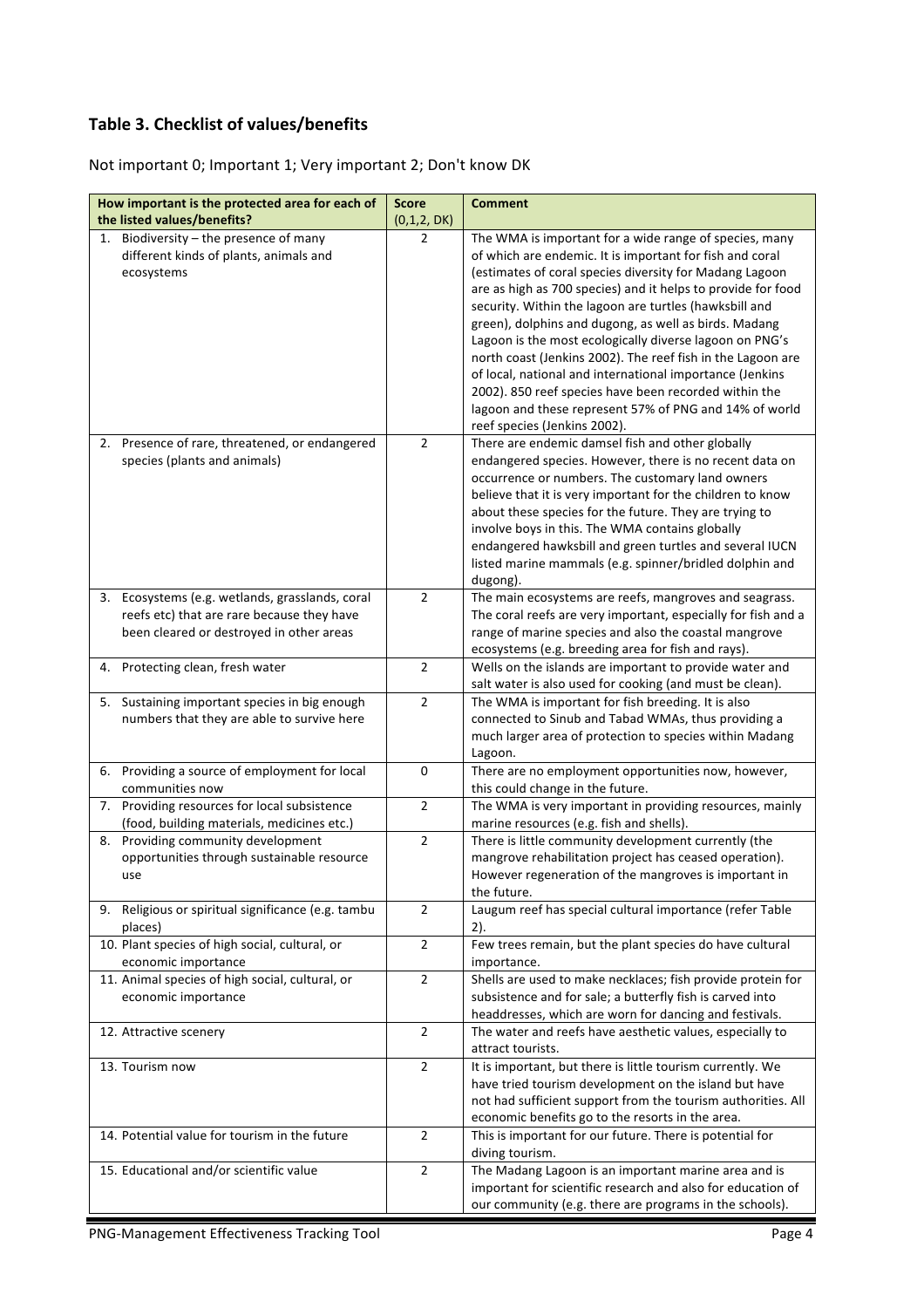|                                                                                                         | Many scientists have come in the past (e.g. mangrove<br>rehabilitation training). Research was important in the<br>past because the Christensen Research Institute was<br>located there. |
|---------------------------------------------------------------------------------------------------------|------------------------------------------------------------------------------------------------------------------------------------------------------------------------------------------|
| 16. Maintaining culture and tradition on<br>customary land and passing this on to future<br>generations | This is very very important $-$ 'if we lose this, we lose our<br>identity. We must keep our culture for the future'.                                                                     |

# Part 3: What are the threats to the protected area?

# **Table 4: Threats to the protected area**<br>**H** High significance threats are seriously degrading va

- High significance threats are seriously degrading values. This means they are badly damaging some value -it might be a kind of animal or plant, or your traditional gardens
- **M Medium** threats are having some negative impact they are damaging values but not so badly
- **L** Low threats are present but not seriously damaging values
- **0 N/A** where the threat is not present in the protected area or where something is happening but is not threatening the values at all

| <b>Threat type</b>                      | <b>Score</b>  | <b>Notes</b>                                                                                                                              |
|-----------------------------------------|---------------|-------------------------------------------------------------------------------------------------------------------------------------------|
|                                         | (H, M, L, 0)  |                                                                                                                                           |
| 1.1 Housing and settlement              | н             | This is a high threat because population is increasing and as a result                                                                    |
|                                         |               | the bush needs to be cleared for new houses. There are also some                                                                          |
|                                         |               | problems with the settlement on the island.                                                                                               |
| 1.1a. Population increase in the        | H             | Most people have from four to 10 children and the increasing numbers                                                                      |
| protected area community                |               | are a threat to the marine resources e.g. there is overfishing.                                                                           |
| 1.2 Commercial and industrial areas     | H             | The tuna cannery is a very high threat to the WMA. The Pacific Marine                                                                     |
|                                         |               | Industrial Zone (PMIZ) will be built within the Madang Lagoon. The<br>bridge construction has already started. Up to 10 canneries will be |
|                                         |               | built in the area. Many concerns have been raised with the authorities,                                                                   |
|                                         |               | including the national government. There is the threat of oil spills from                                                                 |
|                                         |               | fishing vessels, whose number will increase, and the dumping of                                                                           |
|                                         |               | rubbish. We were not consulted in the development of the                                                                                  |
|                                         |               | Environmental Impact Statement. The environmental plan needs to be                                                                        |
|                                         |               | reviewed as this development will be a major disaster for the WMAs.                                                                       |
|                                         |               | The area was declared as an economic development zone. More than                                                                          |
|                                         |               | 100 yessels will use the area.                                                                                                            |
| 1.3 Tourism and recreation              | L             |                                                                                                                                           |
| infrastructure                          |               |                                                                                                                                           |
| 2.1 Customary land owner and            | $\Omega$      |                                                                                                                                           |
| community gardens and small crops       |               |                                                                                                                                           |
| 2.1a Drug cultivation                   | $\mathbf 0$   |                                                                                                                                           |
| 2.1b Commercial plantations             | $\mathbf 0$   |                                                                                                                                           |
| 2.2 Wood and pulp plantations           | $\Omega$      |                                                                                                                                           |
| 2.3 Livestock farming and grazing       | 0             |                                                                                                                                           |
| 2.4 Marine and freshwater               | $\Omega$      | There used to be a crocodile farm.                                                                                                        |
| aquaculture<br>3.1 Oil and gas drilling |               |                                                                                                                                           |
| 3.2 Mining and quarrying                | 0<br>$\Omega$ | There is potential for this to occur in the future $-$ a feasibility study is                                                             |
|                                         |               | being undertaken.                                                                                                                         |
| 3.3 Energy generation                   | 0             |                                                                                                                                           |
| 4.1 Roads and railroads (include        | $\Omega$      |                                                                                                                                           |
| road-killed animals)                    |               |                                                                                                                                           |
| 4.2 Utility and service lines (e.g.     | $\Omega$      |                                                                                                                                           |
| electricity cables, telephone lines)    |               |                                                                                                                                           |
| 4.3 Shipping lanes                      | H             | Coastal ships travel between Laugum and Sinub WMAs. Waste is                                                                              |
|                                         |               | dumped in the area and the ships damage the reefs. This pressure will                                                                     |
|                                         |               | increase in the future with further industrial expansion.                                                                                 |
| 4.4 Flight paths                        | н             | The nearby airport is to be expanded and noise is a threat to the WMA                                                                     |
|                                         |               | and this will increase in the future. Aircraft fly directly over the houses.                                                              |
| 5.1 Hunting, killing and collecting     | $\mathbf 0$   |                                                                                                                                           |
| terrestrial animals (including killing  |               |                                                                                                                                           |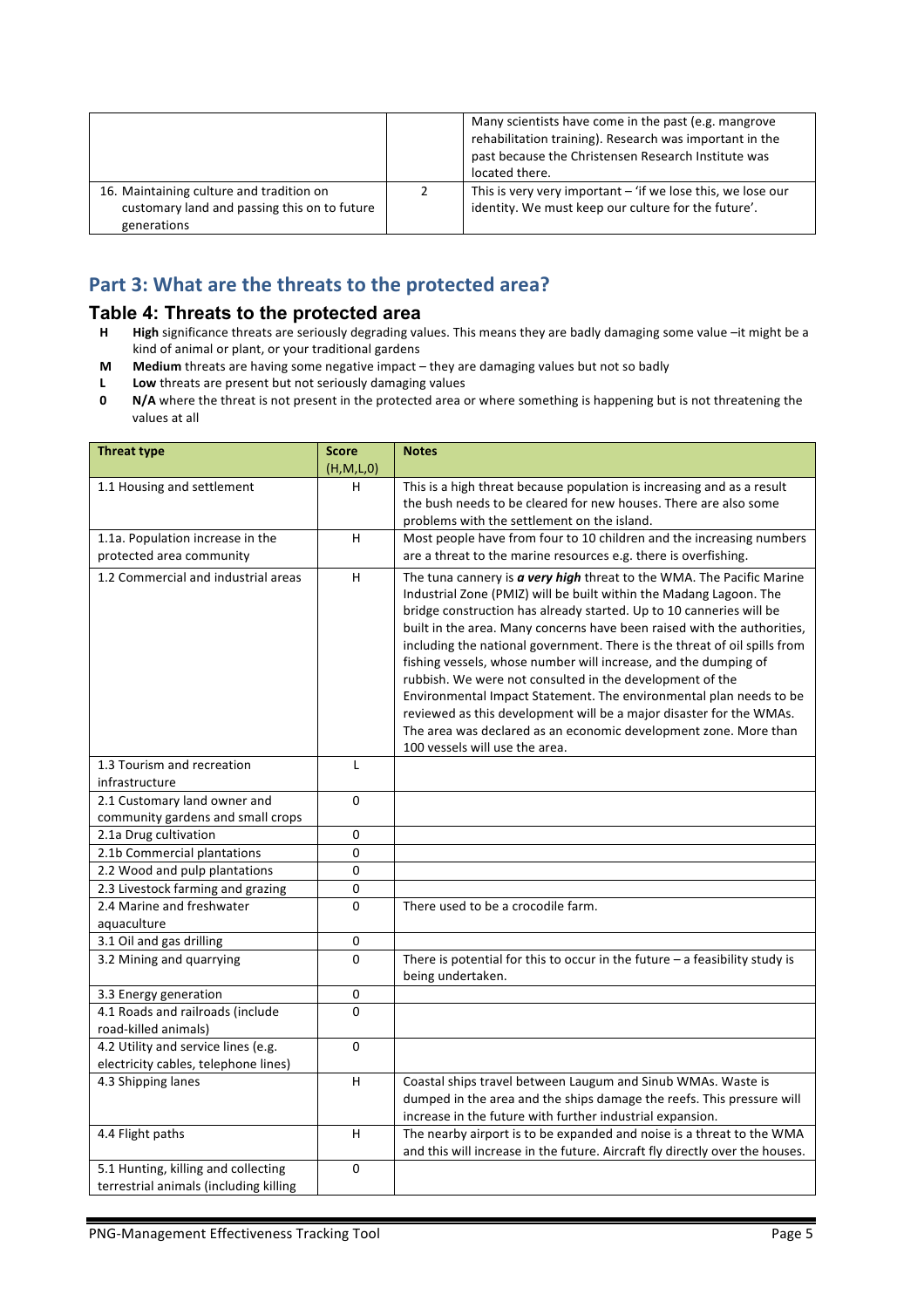| <b>Threat type</b>                                                 | <b>Score</b><br>(H,M,L,0) | <b>Notes</b>                                                                             |
|--------------------------------------------------------------------|---------------------------|------------------------------------------------------------------------------------------|
| of animals as a result of                                          |                           |                                                                                          |
| human/wildlife conflict)                                           |                           |                                                                                          |
| 5.2 Gathering terrestrial plants or<br>plant products (non-timber) | $\Omega$                  |                                                                                          |
| 5.3a Logging and wood harvesting                                   | 0                         |                                                                                          |
| for local/customary use                                            |                           |                                                                                          |
| 5.3b Logging and wood harvesting -<br>commercial logging           | 0                         |                                                                                          |
| 5.4a Fishing, killing and harvesting                               | H                         | Outsiders enter the WMA at night and steal fish. Clan members are                        |
| aquatic resources for<br>local/customary use                       |                           | also included in this take of marine resources.                                          |
| 5.4b Fishing, killing and harvesting                               | 0                         | There is no commercial fishing within the WMA, but the commercial                        |
| aquatic resources for commercial<br>use                            |                           | fishing in surrounding waters may be having an impact on fish stocks<br>within the WMA.  |
| 6.1 Recreational activities and                                    | M                         | People picnic on the islands and leave rubbish. Boat anchors also cause                  |
| tourism                                                            |                           | damage to the reef.                                                                      |
| 6.2 War, civil unrest and military<br>exercises                    | $\Omega$                  |                                                                                          |
| 6.3 Research, education and other                                  | $\Omega$                  |                                                                                          |
| work-related activities in protected                               |                           |                                                                                          |
| areas                                                              |                           |                                                                                          |
| 6.4 Activities of protected area                                   | 0                         | The customary landowners who look after the WMA take care when                           |
| managers (e.g. construction or                                     |                           | they are in the WMA.                                                                     |
| vehicle use)                                                       |                           |                                                                                          |
| 6.5 Deliberate vandalism, destructive                              | H.                        | The mangrove nursery (located on the mainland) was destroyed by                          |
| activities or threats to protected                                 |                           | vandals and has not been replaced. The mangrove rehabilitation                           |
| area staff and visitors                                            |                           | program has stopped as a result.                                                         |
| 7.1 Fire and fire suppression<br>(including arson)                 | 0                         |                                                                                          |
| 7.2 Dams, hydrological modification                                | M                         | Wells on island sometimes become brackish.                                               |
| and water management/use                                           |                           |                                                                                          |
| 7.3a Increased fragmentation within                                | $\Omega$                  |                                                                                          |
| protected area                                                     |                           |                                                                                          |
| 7.3b Isolation from other natural<br>habitat (e.g. deforestation)  | $\mathbf 0$               |                                                                                          |
| 7.3c Other 'edge effects' on park                                  | H.                        | There are negative effects from the nearby tuna cannery e.g. water                       |
| values                                                             |                           | pollution, odour (see threat 9).                                                         |
| 7.3d Loss of keystone species (e.g.                                | H.                        | Some fish species that were seen in the past have now disappeared                        |
| top predators, pollinators etc.)                                   |                           | e.g. some eels, big mud-crabs and some corals.                                           |
| 8.1 Pest plants                                                    | L                         | Algae is growing over the reefs and killing them.                                        |
|                                                                    |                           |                                                                                          |
| 8.1a Pest animals                                                  | H                         | Crown of thorns starfish is present on the reef and causing destruction<br>of the reefs. |
| 8.1b Diseases such as fungus or                                    | DK                        | Don't know what causes some mortality.                                                   |
| viruses that make native plants or                                 |                           |                                                                                          |
| animals sick                                                       |                           |                                                                                          |
| 8.2 Introduced genetic material (e.g.                              | 0                         |                                                                                          |
| genetically modified organisms)                                    |                           |                                                                                          |
| 9.1 Household sewage and urban<br>waste water                      | H                         | Most houses have toilets over the sea and the waste pollutes the<br>water in the lagoon. |
| 9.1a Sewage and waste water from                                   | 0                         |                                                                                          |
| protected area facilities                                          |                           |                                                                                          |
| 9.2 Industrial, mining and military                                | H                         | Waste is dumped from the Basamuk refinery (Ramu Nickel, which is a                       |
| effluents                                                          |                           | nickel/cobalt mine) and this has killed fish in the lagoon. There is also                |
|                                                                    |                           | pollution from the tuna cannery.                                                         |
| 9.3 Agricultural and forestry                                      | H                         | Logging occurs upstream and effluent enters the Madang Lagoon and                        |
| effluents (e.g. excess fertilizers or                              |                           | affects the water quality and marine species.                                            |
| pesticides)                                                        |                           |                                                                                          |
| 9.4 Garbage and solid waste                                        | H                         | There is plastic 'all over the mangroves' and other waste material. This                 |
|                                                                    |                           | impacts particularly on the turtles and there are 'many dead turtles'.                   |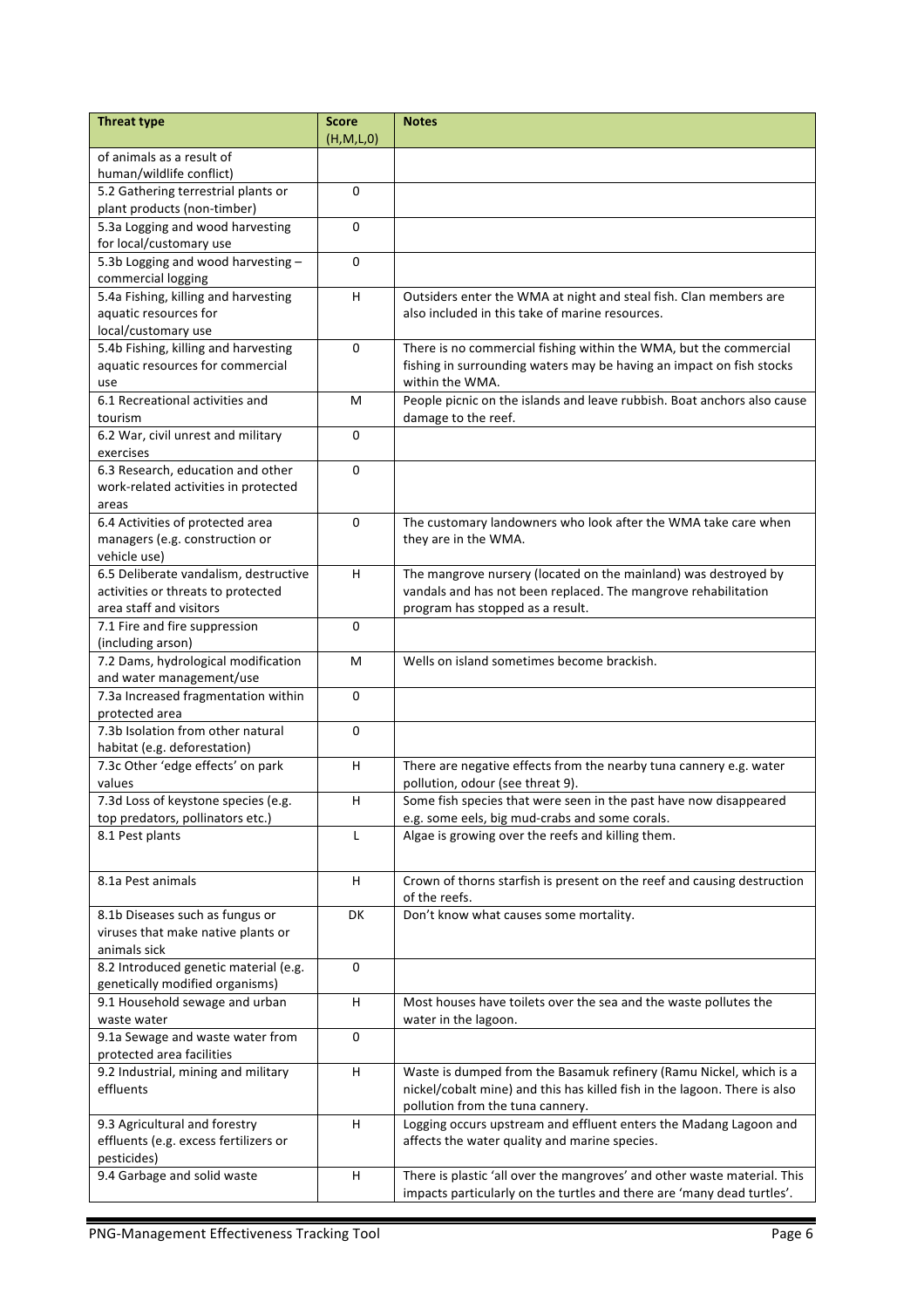| <b>Threat type</b>                       | <b>Score</b> | <b>Notes</b>                                                             |
|------------------------------------------|--------------|--------------------------------------------------------------------------|
|                                          | (H,M,L,0)    |                                                                          |
| 9.5 Air-borne pollutants                 | н            | There is a very bad smell every day from the tuna cannery.               |
| 9.6 Excess energy (e.g. heat             | $\Omega$     |                                                                          |
| pollution, lights etc.)                  |              |                                                                          |
| 10.1 Volcanoes                           | 0            |                                                                          |
| 10.2 Earthquakes/Tsunamis                | 0            |                                                                          |
| 10.3 Avalanches/Landslides               | 0            |                                                                          |
| 10.4 Erosion and siltation/              | H            | There is siltation from the rivers and some islands are disappearing.    |
| deposition (e.g. shoreline or riverbed   |              | The main cause is from logging on the mainland. There is erosion along   |
| changes)                                 |              | the coastal mainland.                                                    |
| 11.1 Habitat shifting and alteration     | H.           | There is a change in the type of species.                                |
| 11.2 Droughts                            | 0            |                                                                          |
| 11.3 Temperature extremes                | M            | We have noticed a change in water temperature $-$ it is sometimes very   |
|                                          |              | hot.                                                                     |
| 11.4 Storms and flooding                 | M            |                                                                          |
| 11.5 Coral bleaching                     | н            | Many corals are bleached and there is algae growing on the coral. The    |
|                                          |              | 'fish are leaving'.                                                      |
| 11.6 Intrusion by saltwater into         | $\mathbf{0}$ | There are no gardens within the WMA.                                     |
| gardens etc.                             |              |                                                                          |
| 11.7 Sea level rise                      | M            | There is some evidence of a rise in the sea level, with erosion of the   |
|                                          |              | coastline.                                                               |
| Other (please explain)                   |              |                                                                          |
| 12.1 Loss of cultural links, traditional | H            | The children are losing their language This is partly due to marriage to |
| knowledge and/or management              |              | outsiders. There is a loss of knowledge of the names of fish, corals and |
| practices                                |              | other species. 'Tok Pisin (the national language) is not good enough to  |
|                                          |              | communicate these values'.                                               |
| 12.2 Natural deterioration of            | $\Omega$     |                                                                          |
| important cultural site values           |              |                                                                          |
| 12.3 Destruction of cultural heritage    | $\Omega$     | The destruction of cultural heritage sites results in a loss of our      |
| buildings, gardens, sites etc.           |              | traditions and population.                                               |
| Other (please explain)                   |              |                                                                          |

# **Table 5. Worst threats and ways forward**

| <b>Threat</b><br>No. | <b>Threat</b><br>(Most significant<br>first) | <b>Threat number</b><br>or name (copy<br>no. from Table 4) | Nature of the threat, impact and how to reduce the impact.                                                                                                                                                                                                                            |
|----------------------|----------------------------------------------|------------------------------------------------------------|---------------------------------------------------------------------------------------------------------------------------------------------------------------------------------------------------------------------------------------------------------------------------------------|
|                      | Industrial<br>development                    | 2.1                                                        | The expansion of the Pacific Marine Industrial Zone is likely to<br>increase negative impacts on the Madang Lagoon. There are existing<br>impacts from the Basamuk Refinery and tuna cannery. This has<br>impacts on water quality and loss of species and deterioration in<br>reefs. |
|                      | Housing and<br>settlement                    | 1.1                                                        | Causes loss of vegetation and contributes to other threats, including<br>increased pollution, rubbish and loss of culture                                                                                                                                                             |
|                      | Vandalism                                    | 6.5                                                        | Vandals destroyed the mangrove nursery and mangrove<br>rehabilitation site.                                                                                                                                                                                                           |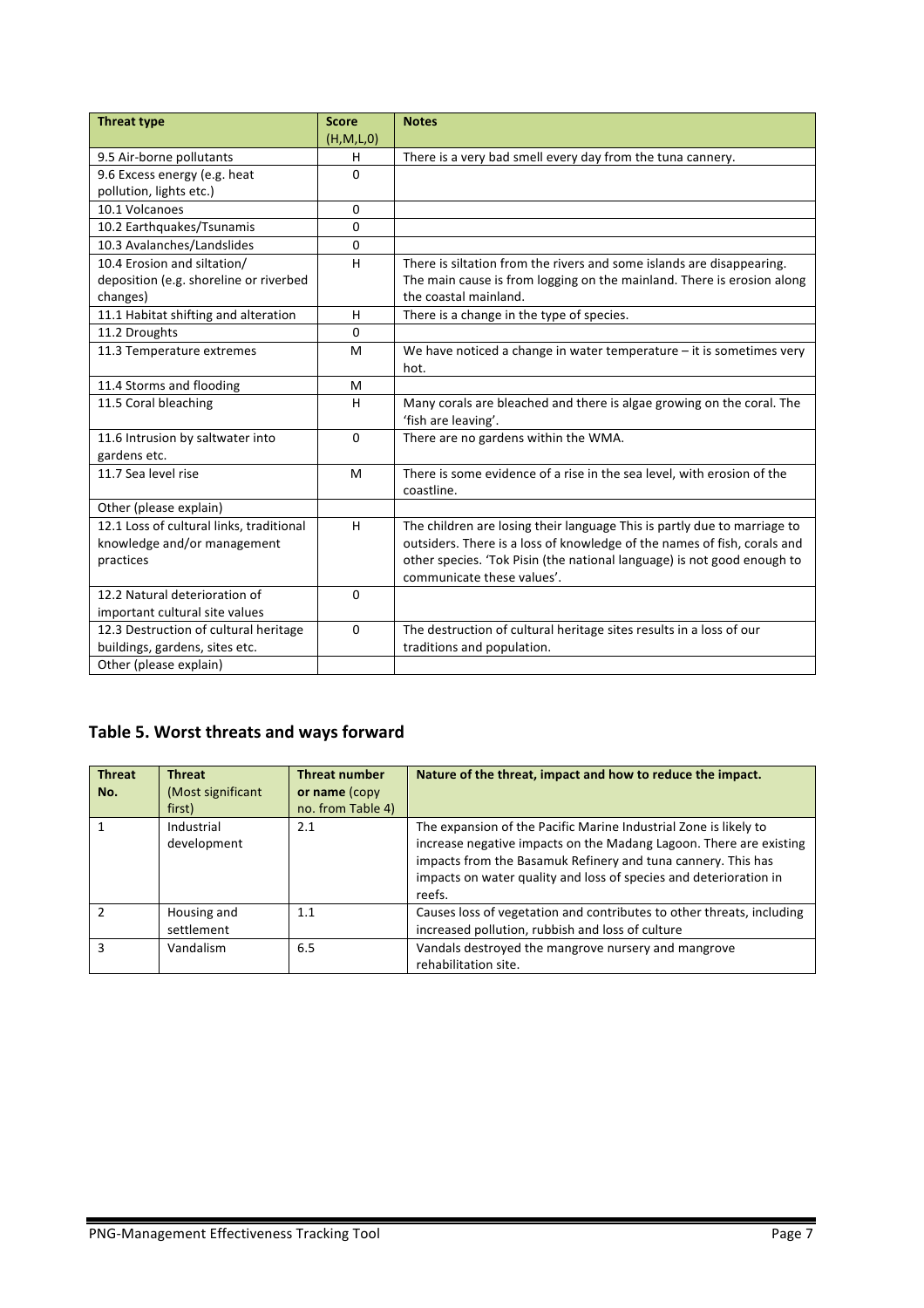### Part 4: What is the management like in the protected area?

| <b>Issue</b>                      | <b>Score</b><br>(0,1,2,3, NA) | <b>Comment</b>                                                                                                                                                                                                                                                                                                                                                                          | <b>Next steps</b>                                                                                                                                                       |
|-----------------------------------|-------------------------------|-----------------------------------------------------------------------------------------------------------------------------------------------------------------------------------------------------------------------------------------------------------------------------------------------------------------------------------------------------------------------------------------|-------------------------------------------------------------------------------------------------------------------------------------------------------------------------|
| 1a. Legal status                  | 3                             | Legally gazetted WMA.                                                                                                                                                                                                                                                                                                                                                                   |                                                                                                                                                                         |
| 1b. Legal status                  |                               |                                                                                                                                                                                                                                                                                                                                                                                         |                                                                                                                                                                         |
| 2a. Protected area<br>regulations | $\overline{2}$                | The Management Plan has agreed<br>objectives, but these rules are not<br>always achieved. There is a marine<br>zoning plan in place, including no<br>take areas (about 60%) and areas for<br>subsistence fishing using non-<br>destructive methods.                                                                                                                                     | We need improved communication<br>with the community about the<br>WMA's rules.                                                                                          |
| 2b. Protected area<br>regulations |                               |                                                                                                                                                                                                                                                                                                                                                                                         |                                                                                                                                                                         |
| 3. Law enforcement                | $\mathbf{1}$                  | People come in at night to steal fish<br>and other marine food. This is<br>difficult to monitor and enforce (e.g.<br>we don't have a boat). The<br>Management Committee are<br>members of the same community<br>and it is difficult for community<br>members to enforce the law with<br>their own people. Police can enforce<br>some laws relating, for example to<br>dynamite fishing. | We need a budget and improved<br>skills within the community. The<br>Government agencies also need to<br>provide patrols to assist with<br>implementation of the rules. |
| 4. Protected area objectives      | $\overline{2}$                | Objectives are agreed, but not all the<br>objectives have been achieved.                                                                                                                                                                                                                                                                                                                | Regular review and updating of the<br>objectives.                                                                                                                       |
| 5. Protected area design          | $\mathbf{1}$                  | The WMA is connected to Sinub and<br>Tabad WMAs and this compensates<br>for the small size of the WMA. The<br>WMA is part of the Madang Lagoon<br>Association and this assists with<br>more integrated management.<br>Population is too large, or the WMA<br>is too small to provide for the needs<br>of the community.                                                                 | Discuss options for more integrated<br>management, for example through<br>the Madang Lagoon Association.                                                                |
| 6. Protected area boundaries      | $\mathbf{1}$                  | The boundary is known but not<br>everyone respects it.                                                                                                                                                                                                                                                                                                                                  | Awareness raising and education<br>programs are needed to ensure<br>customary landowners and others<br>are aware of the WMA boundaries.                                 |
| 7. Management plan                | 3                             | The current Plan is dated 2006 and it<br>is believed to be 'still okay'.                                                                                                                                                                                                                                                                                                                | More funding is needed to assist<br>with management planning.                                                                                                           |
| 7a. Planning process              | $\mathbf{1}$                  | There is a process to involve the<br>customary landowners in<br>management planning.                                                                                                                                                                                                                                                                                                    |                                                                                                                                                                         |
| 7b. Planning process              | 0                             | There is no regular plan review<br>process.                                                                                                                                                                                                                                                                                                                                             | Obtain funding to assist with plan<br>review.                                                                                                                           |
| 7c. Planning process              | 0                             |                                                                                                                                                                                                                                                                                                                                                                                         |                                                                                                                                                                         |
| 8. Regular work plan              | $\mathbf{1}$                  | A work plan exists e.g. there is a plan<br>to monitor fish populations and<br>undertake a reef check every six<br>months. People are trained.<br>However, after a couple of years of<br>operation, this work has ceased.                                                                                                                                                                | More funding is needed to assist<br>with implementing the work plan<br>and training the community.                                                                      |

# **Table 6. Management effectiveness scores, comments, next steps**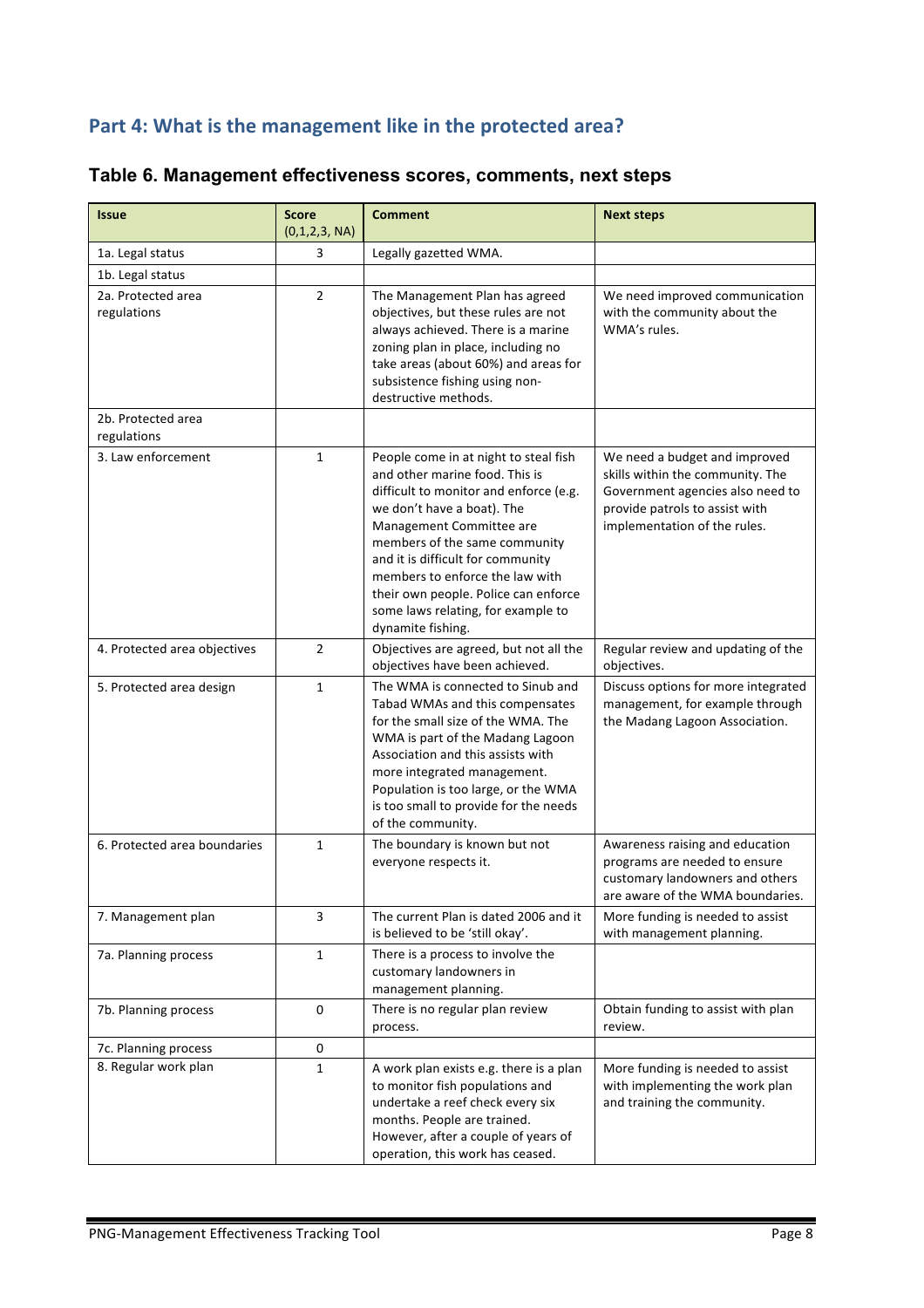| <b>Issue</b>                                       | <b>Score</b><br>(0,1,2,3, NA) | <b>Comment</b>                                                                                                                                                                                                                                                                                              | <b>Next steps</b>                                                                                                                                             |
|----------------------------------------------------|-------------------------------|-------------------------------------------------------------------------------------------------------------------------------------------------------------------------------------------------------------------------------------------------------------------------------------------------------------|---------------------------------------------------------------------------------------------------------------------------------------------------------------|
| 9. Resource inventory                              | 1                             | There has been some inventory of<br>fish stocks in the past.                                                                                                                                                                                                                                                | Regular monitoring would give<br>more data about fish numbers and<br>breeding etc. Information is<br>important for management.                                |
| 10. Protection systems                             | $\overline{2}$                | The WMA zoning system regulates<br>resource use. The community knows<br>what is going on in their WMA e.g.<br>the people hear if dynamite is being<br>used and they are watching what is<br>happening.                                                                                                      | Protection would be improved with<br>some equipment, e.g. boat to<br>enable access to the WMA.                                                                |
| 11. Research and monitoring                        | $\mathbf{1}$                  | There was a big survey undertaken in<br>the past by a French research team,<br>but there has been no recent<br>research and monitoring.                                                                                                                                                                     | Equipment (e.g. boat) and training<br>are needed to assist with<br>monitoring and research.                                                                   |
| 12. Resource management                            | $\overline{2}$                | We have identified and implemented<br>no-fish zones and we had started a<br>revegetation program (mangrove<br>nursery was destroyed by vandals).                                                                                                                                                            | We need to restart the mangrove<br>nursery and to get assistance to<br>help with monitoring and<br>management.                                                |
| 13a. Staff numbers                                 | 0                             |                                                                                                                                                                                                                                                                                                             |                                                                                                                                                               |
| 13b. Other people working<br>on the protected area | $\overline{2}$                | Committee and customary<br>landowners are working on the<br>WMA.                                                                                                                                                                                                                                            |                                                                                                                                                               |
| 14. Training and skills                            | $\overline{2}$                | People were trained in the past to<br>undertake monitoring.                                                                                                                                                                                                                                                 | The community would like more<br>skills in data collection, diving,<br>marine biology, report writing,<br>finance, law enforcement and<br>general management. |
| 15. Current budget                                 | 0                             | There has been no budget for<br>management.                                                                                                                                                                                                                                                                 | We need income generation within<br>the WMA, e.g. tourism.                                                                                                    |
| 16. Security of budget                             | 0                             |                                                                                                                                                                                                                                                                                                             |                                                                                                                                                               |
| 17. Management of budget                           | ΝA                            |                                                                                                                                                                                                                                                                                                             |                                                                                                                                                               |
| 18. Equipment                                      | 0                             | There is no equipment to assist with<br>management and enforcement.                                                                                                                                                                                                                                         | We need diving equipment, an<br>office, computer, boat and motor,<br>marine survey equipment and<br>moorings.                                                 |
| 19. Maintenance of<br>equipment                    | NA                            |                                                                                                                                                                                                                                                                                                             |                                                                                                                                                               |
| 20. Education and awareness                        | $\overline{2}$                | There is a school program that<br>includes issues about the<br>environment. Community meetings<br>are held every Monday and we can<br>get messages out to the whole group<br>at that time. There is a notice board<br>that includes reminders to everyone,<br>including visitors, about the WMA's<br>rules. | Funding is needed to get better<br>education into the schools. The<br>billboard at the entrance is getting<br>a bit old and faded and should be<br>replaced.  |
| 21. Planning for land use or<br>marine activities  | 0                             | Outside developments threaten the<br>WMA and land use planning has not<br>taken the conservation needs into<br>account. There are pressures from<br>industrial development and<br>settlement especially on the<br>mainland.                                                                                 | Improved consultation with a wide<br>range of external stakeholders is<br>needed to ensure that impacts on<br>the WMA are nil or minimal.                     |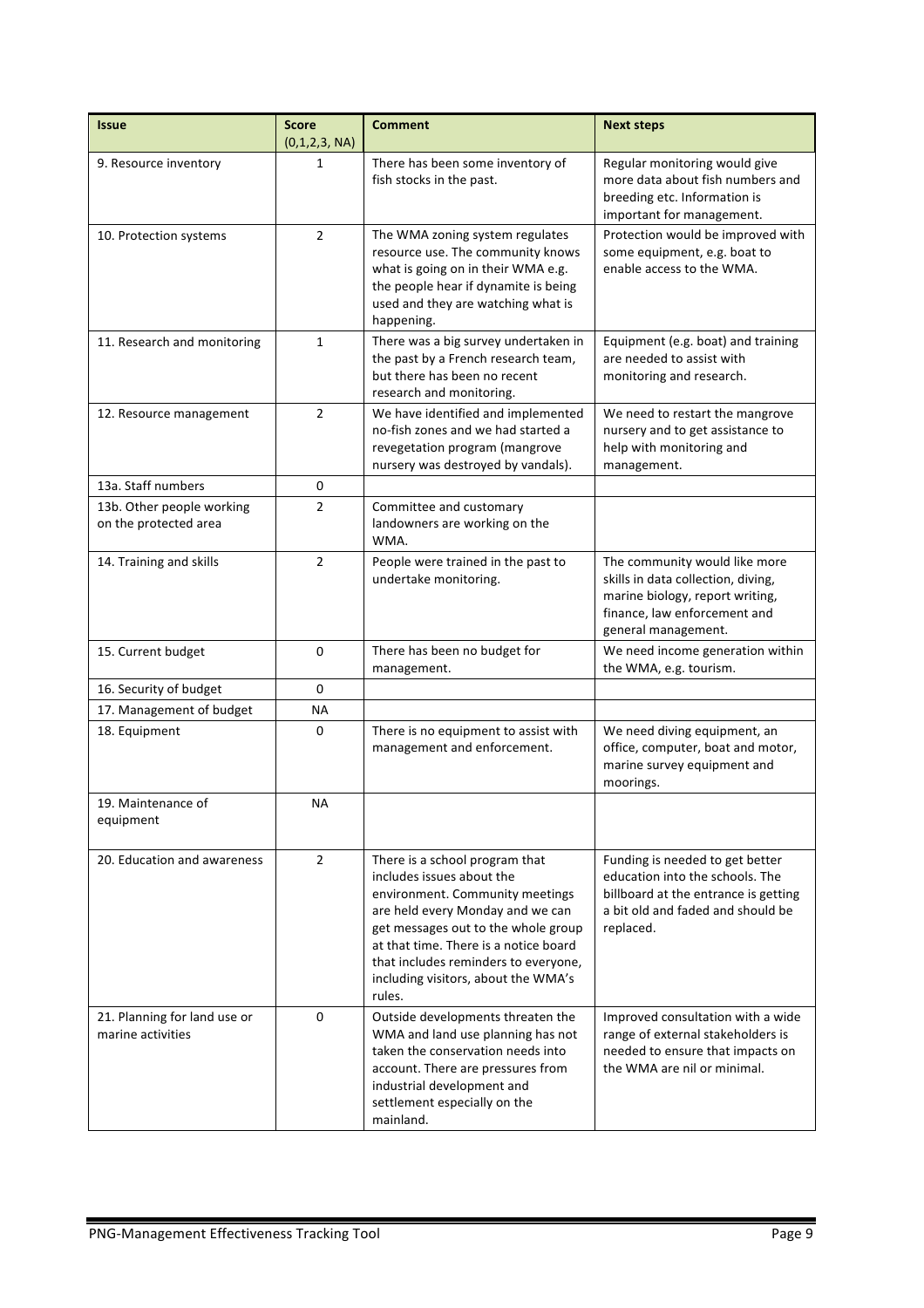| <b>Issue</b>                                          | <b>Score</b><br>(0,1,2,3, NA) | <b>Comment</b>                                                                                                                                                                                         | <b>Next steps</b>                                                                                                |
|-------------------------------------------------------|-------------------------------|--------------------------------------------------------------------------------------------------------------------------------------------------------------------------------------------------------|------------------------------------------------------------------------------------------------------------------|
| 22. State and commercial<br>neighbours                | 3                             | Officers from the Local Level<br>Government have discussed various<br>developments proposed in the region<br>with the community. There has been<br>less communication with the national<br>government. | There needs to be regular meetings<br>and better dialogue with both<br>government and commercial<br>enterprises. |
| 23. Indigenous people/<br><b>Customary landowners</b> | 3                             | The customary landowners directly<br>participate in decision making in the<br>WMA.                                                                                                                     |                                                                                                                  |
| 24a. Impact on communities                            | $\Omega$                      | There has been little or no<br>communication with CEPA.                                                                                                                                                | There needs to be regular<br>interaction with CEPA to assist with<br>achieving management outcomes.              |
| 24b. Impact on communities                            | $\Omega$                      | There are currently no programs<br>directed at improving community<br>welfare.                                                                                                                         | Mangrove revegetation, if<br>restarted, could provide long-term<br>employment for the community.                 |
| 24c. Impact on communities                            | $\mathbf{1}$                  | The landowners support the WMA<br>because they can see benefits from<br>it.                                                                                                                            |                                                                                                                  |
| 25. Economic benefit                                  | $\overline{2}$                | Catching fish that contributes to<br>people's livelihoods and some are<br>used for sale to generate income.                                                                                            | The tourism potential of the WMA<br>could be explored.                                                           |
| 26. Monitoring and<br>evaluation                      | $\mathbf{1}$                  | Unplanned monitoring occurs, mainly<br>as a result of the landowners moving<br>through the WMA and being aware<br>of activities in the WMA.                                                            | Improved monitoring and<br>evaluation are needed to enhance<br>management outcomes.                              |
| 27. Visitor facilities                                | $\Omega$                      | There are no visitor facilities.                                                                                                                                                                       | Engage tourism operators so that<br>tourists will come and appropriate<br>facilities can be built.               |
| 28. Commercial tourism<br>operators                   | 0                             |                                                                                                                                                                                                        | See above.                                                                                                       |
| 29. Fees                                              | 0                             |                                                                                                                                                                                                        | There is potential for the operators<br>to contribute to the protected area                                      |
| 30. Condition of values                               | $\overline{2}$                | The condition of the values, in<br>general remains good.                                                                                                                                               |                                                                                                                  |
| 30a. Condition of values                              | $\Omega$                      | There has been no monitoring and<br>evaluation.                                                                                                                                                        |                                                                                                                  |
| 30b. Condition of values                              | $\Omega$                      | There are no specific management<br>programs to address threats.                                                                                                                                       |                                                                                                                  |
| 30c. Condition of values                              | 0                             | There are no routine activities<br>undertaken to manage the WMA.                                                                                                                                       |                                                                                                                  |

# **Part 5: Condition and trends of protected area values**

### **Table 7. Values, condition and trend**

| Key value              | <b>Condition Score</b> | <b>Trend Score</b> | Information source and justification for Assessment and                                                          |
|------------------------|------------------------|--------------------|------------------------------------------------------------------------------------------------------------------|
| (from Table 2)         | (VG, G, F, P, DK)      | (I, S, D, DK)      | <b>HOW the condition can be IMPROVED</b>                                                                         |
| Fisheries (fish catch) | VG                     |                    | Mangrove revegetation program will further improve the<br>fish catch.                                            |
| <b>Mangroves</b>       | G                      |                    | Mangroves had been destroyed by fathers (was 75%) to<br>make a sandy beach, for wood etc - now trying to restore |
| Laugum Reef (cultural) | VG                     |                    |                                                                                                                  |